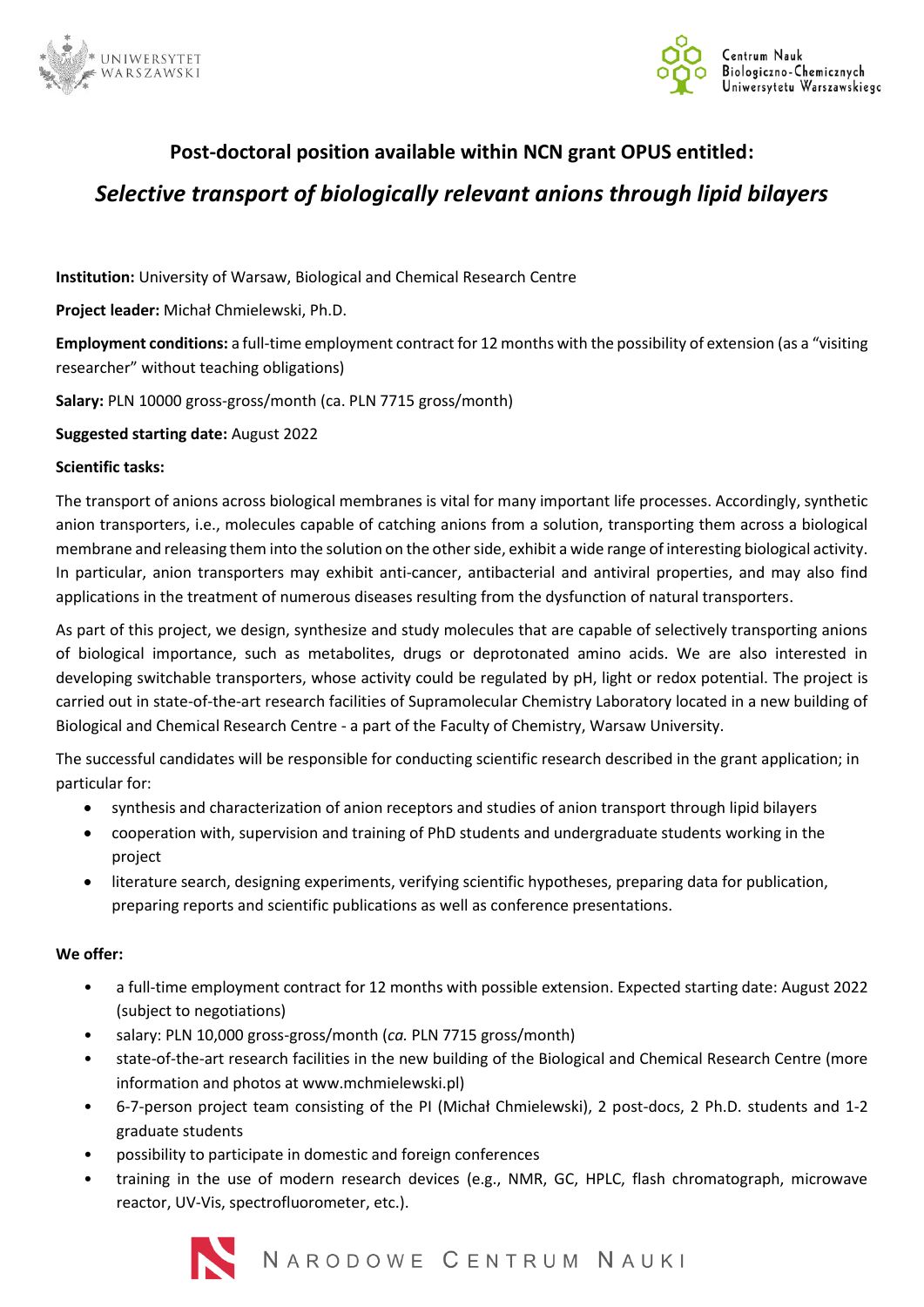



#### **We expect:**

- Ph.D. in organic or supramolecular chemistry (at the time of employment)
- scientific experience documented by publications
- extensive experience in the synthesis, purification and characterization of organic compounds
- high motivation for scientific work, resourcefulness, independence, creativity, responsibility, good organization, ability to work in a team
- good command of spoken and written English

The candidate must meet the conditions established by the National Science Centre for post-doctoral researchers. In particular, the person employed in this position must have a doctoral degree obtained not earlier than 7 years before the year of employment in the project. More details and exceptions at: <https://ncn.gov.pl/ogloszenia/konkursy/opus16>

The competition is open to candidates who meet the conditions set out in Art. 113 of the Act of March 11, 2022 - Law on Higher Education and Science (Journal of Laws of the Republic of Poland 2022, item 574).

Questions regarding the announcement should be directed to prof. Michał Chmielewski at: [mchmielewski@chem.uw.edu.pl.](mailto:mchmielewski@chem.uw.edu.pl)

## **Work place:**

Modern, well-equipped research laboratories in the newly constructed building of the Biological and Chemical Research Centre of the University of Warsaw (part of the Faculty of Chemistry). For more information go to: [www.mchmielewski.pl](http://www.mchmielewski.pl/)

## **Requested documents:**

- CV with a publication list (please describe your contribution to each publication)
- copies of diplomas (you may include copies of any documents confirming your professional skills, achievements, awards, etc.)
- contact details of two PIs who have agreed to provide references
- consent to the processing of personal data for the purpose of the recruitment a scan of the signed document "Information on the processing of personal data", available for download from https://bsp.adm.uw.edu.pl/en/forms-to-download/, tab "For the person applying for employment", document 2 "Information on personal data processing – document docx.".
- the following statement signed by the candidate: "I hereby declare that I have read and accept the rules of conducting competitions for the position of an academic teacher" (available at:<https://monitor.uw.edu.pl/Lists/Uchway/Uchwa%C5%82a.aspx?ID=5072>

**Address for sending application**: mchmielewski@chem.uw.edu.pl (entitled: "Application for postdoctoral fellowship-Name of the Candidate).

## **Deadline for applications:** July 16, 2022

The documentation submitted by the candidates will be assessed by the Committee chaired by the PI. Selected candidates will be informed about the date of the interview by e-mail. The interview will take place via the Internet (Skype, Zoom, etc.). After examining all applications and interviewing selected candidates, the Committee will establish a ranking list and the successful candidates will be recruited on the basis of this list.